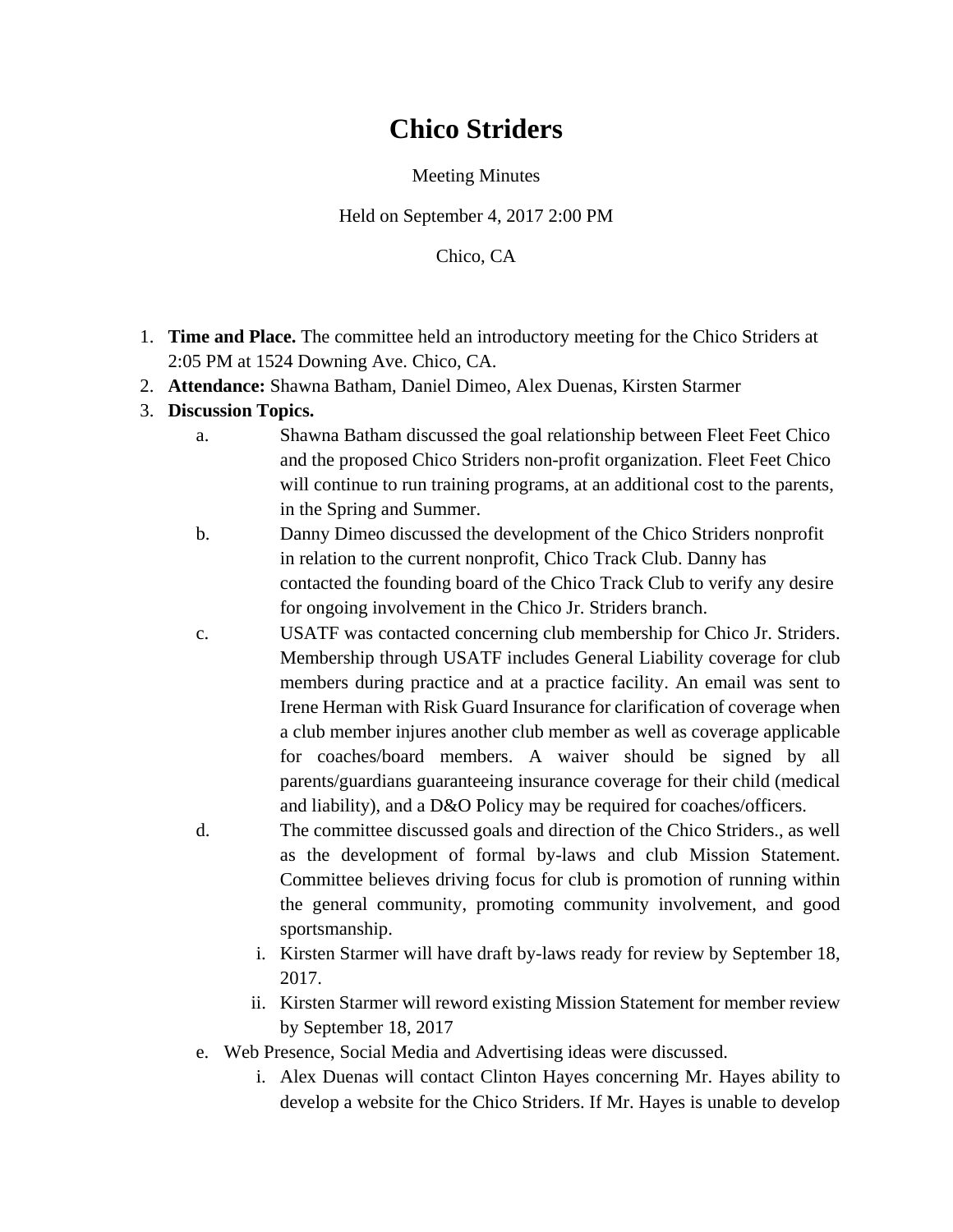website, other options such as a premium membership through TeamPages.Com or other website generator may be considered. Desire is for Chico Jr. Striders to have their own direct URL.

- ii. Shawna Batham will create a page on Fleet Feet Chico's existing website in the interim to promote the Chico Striders and provide basic information so fundraising and events can begin. Once developed, the Chico Striders site will also link back to Fleet Feet Chico for promotion of training programs and events. Pending approval of Paul and Kristina Smith, Fleet Feet Chico owners.
- iii. Vanessa Wolfe is currently working on a final logo design for the Chico Striders.
- iv. Once logo is finalized, Danny Dimeo will work with contact at STOUT Outdoor Signs concerning a possible banner for promotion of the Club.
- f. General Payment Structure of club was discussed.
	- i. \$25.00 base calendar-year membership fee, regardless of time of year registered.
	- ii. Parents to pay any additional race entry fees, Fleet feet Program fees, uniform costs, travel fees, etc.
	- iii. Membership fee to include Club led fun runs, discounted race entry fees, and other Club sponsored events.
- g. Community Involvement Ideas discussed
	- i. Park Clean-Up Days. Race Day volunteering 9water station, set-up/cleanup)
- h. Upcoming Events
	- i. Donation-based Halloween Trick-or-Treat fun run Discussed. If starting/ending at Fleet Feet Chico, would be a Fleet Feet Chico Event, with 50% of monies donated back to Chico Jr. Striders. Pending approval with Paul and Kristina Smith.
	- ii. Ongoing promotion of Club through a kids only "Downtown Mile" (Little League Day Parade, Pioneer Day Parade, etc.) or possible exhibition races before or during Chico State or Chico High Track events.
	- iii. Possible Mentorship program with Chico State Track/Cross-Country Athletes, or scheduled club events to watch local track and field/crosscounty events.
- i. Goals
	- i. Website completed and functional for 2018 Club registration.
	- ii. Event Calendar Developed for 2018 calendar year.
	- iii. Sixty registered club members by July 1, 2018.
- **4. Next Meeting.** The next meeting will be held on September 24, 2017 at 3:30 P.M. at 1524 Downing Ave. Chico, Ca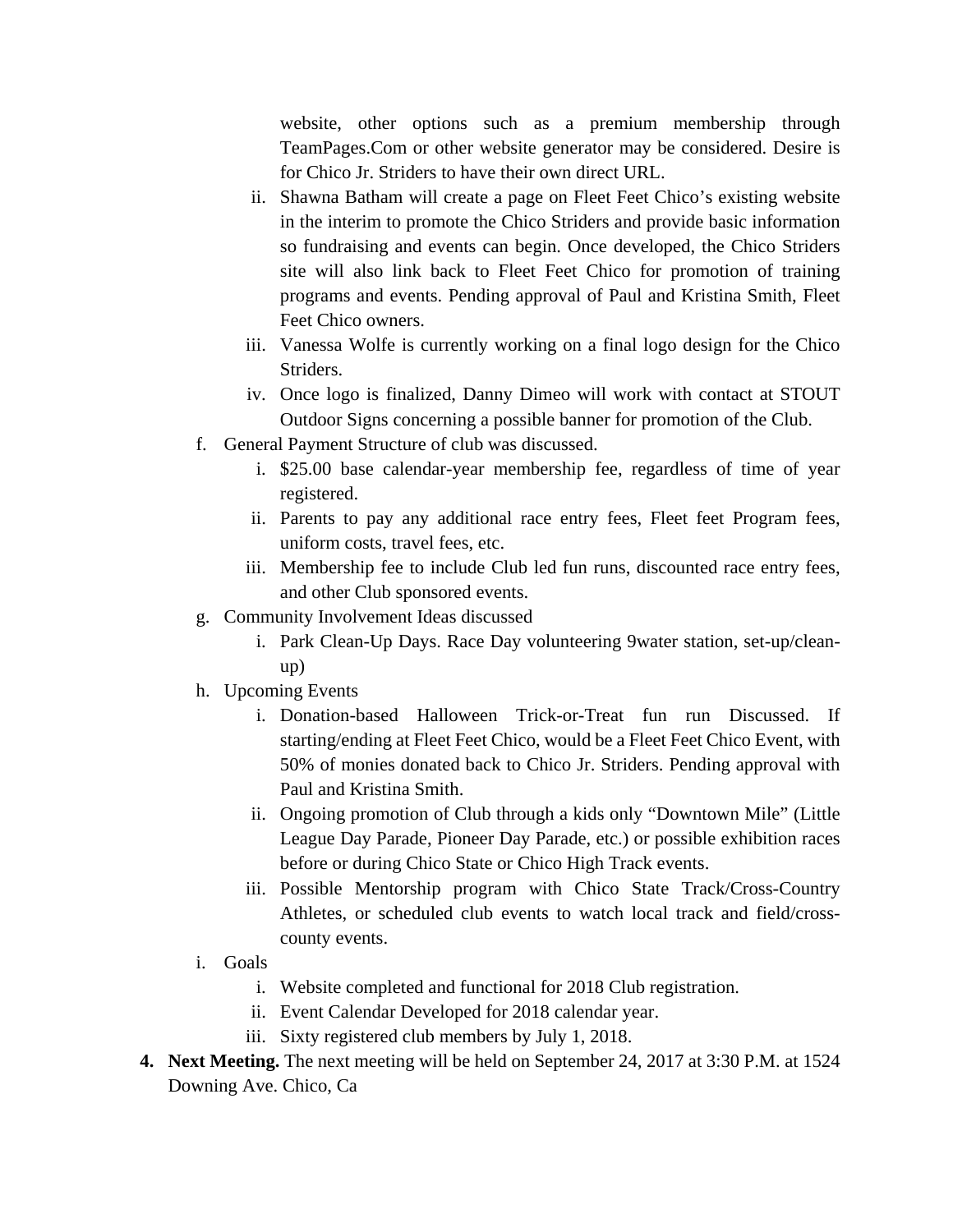**5. Adjournment.** The meeting was adjourned on September 4, 2018 at 3:45 P.M.

The foregoing minutes are respectfully submitted by:

Kirsten L. Starmer, Secretary of the Meeting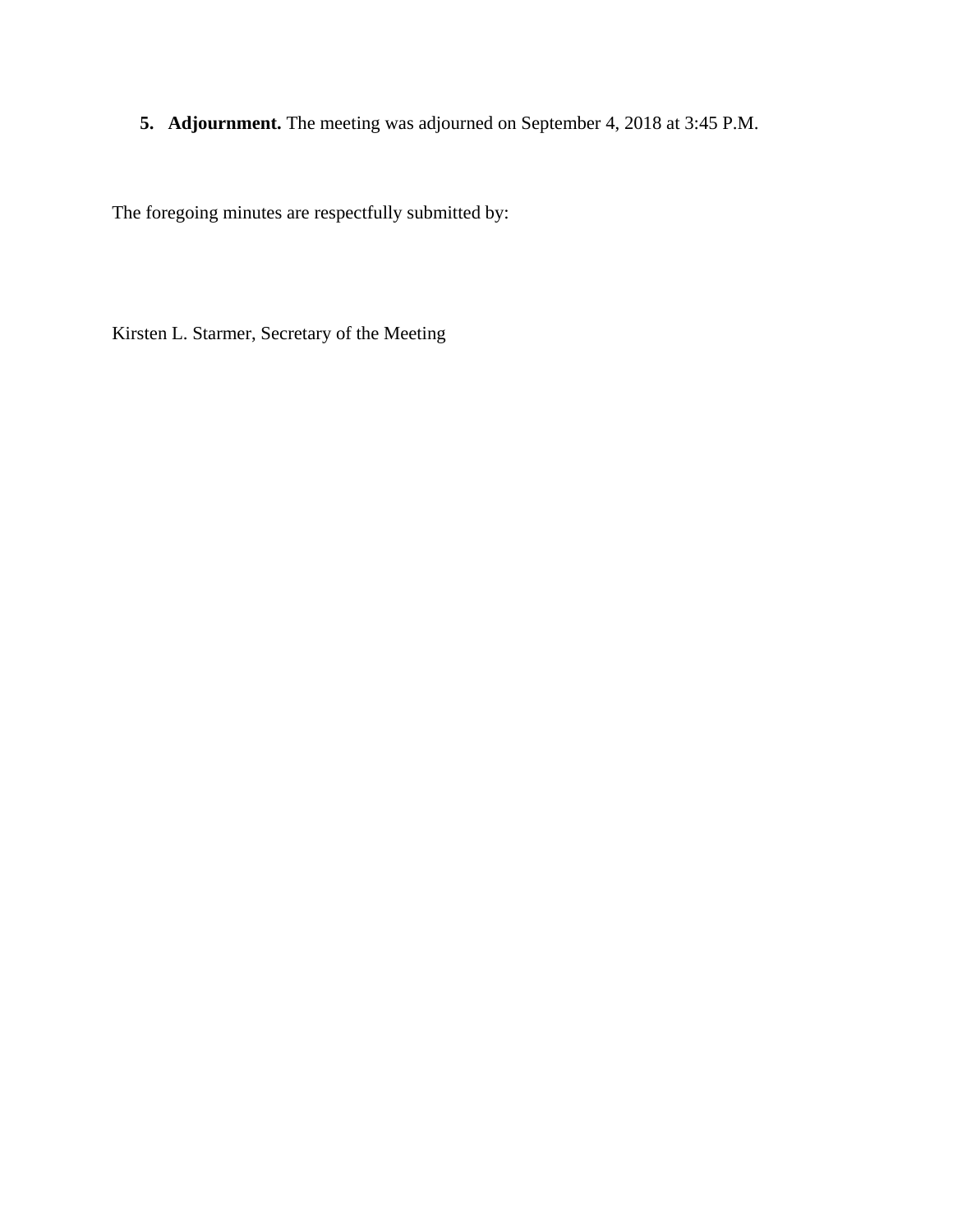## **Chico Striders**

Meeting Minutes

Held on September 24, 2017 3:30 PM

Chico, CA

- 1. **Time and Place.** The committee held a meeting for the Chico Striders at 3:30 PM at 1524 Downing Ave. Chico, CA.
- 2. **Attendance:** Shawna Batham, Daniel Dimeo, Alex Duenas, Kirsten Starmer, Matt Garcia
- 3. **Discussion Topics.**
	- a. Kirsten Starmer presented a rough draft of the mission statement and by-laws. Documents were reviewed and a copy provided to each member. Mission Statement will still need to state Chico Track Club and Strider's are truly only a branch under the umbrella of the Chico Track Club. Officers agreed that there will be no Elite membership level. Members are to review the by-laws and mission statement prior to the next meeting, and give feedback/suggestions. By-Laws and mission statement are posted on Google Docs under the Strider's account. Username and Password provided to each Officer.
	- b. Titles were voted on and are as follows:
		- i. Danny Dimeo: President
		- ii. Alex Duenas: Vice President
		- iii. Shawna Batham: Treasurer
		- iv. Matt Garcia: Youth Development Specialist
		- v. Kirsten Starmer: Secretary
	- c. Formal Set Up Club and Handling of Funds Discussed. Shawna Batham will contact Golden Valley Bank and establish a new bank account and TIN for the non-profit. She will also confirm the requirements for registering/publicizing the DBA Chico Striders. The Chico Track Club account will also be transferred from Tri Counties Bank to Golden Valley Bank.
	- d. Sponsorships were addressed: Matt Garcia has been designated to proposal for team sponsorship, to ideally include team jerseys, from Asics. Shawna will provide Matt with the Website / Main objectives of the company for Matt to tailor the proposal around.
	- e. Danny presented a proposed schedule for the 2018 Striders season. Dates are tentative based on 2017 schedule as PA Track Meet official dates have not yet been released. A copy of the proposed schedule will be added as an addendum.
		- i. Officers determined that a spring program will be held through Fleet Feet, as was promised to parents at the completion of the Summer program.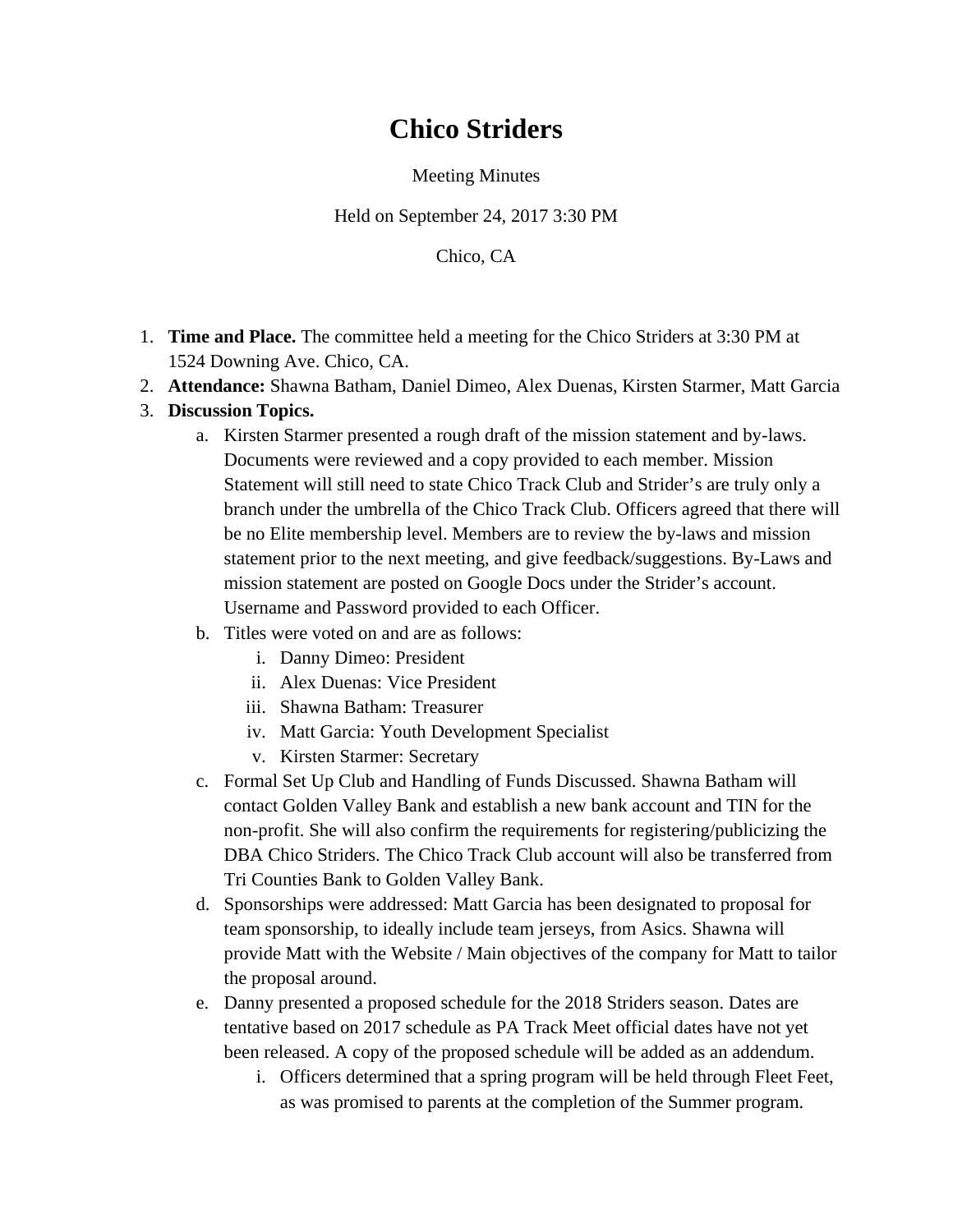Program will target the Run Your Tail Off 5K at Black Butte Lake on 4/28/2018. An eight week program leading up to the program will be scheduled through Fleet Feet. A second summer program will also be held through Fleet Feet targeting the Summer Sizzler 5k on 8/11/2018.

- ii. Downtown Mile is tentatively scheduled for Sunday, March 18, 2018, based on the proposed dates for the Chico Stage Races. This would be a great event for the official Striders kick-off and to rear new potential members outside of those who would register based on the prior summer program. The March 18th date is late for some of the events we want to promote (Wildcat Invitational and North State Relays), but we hope to have members from the prior Summer training program at the start of the year.
- f. Logo. Shawna Batham raised a concern about the font being too immature for the group, but consensus of the Officers was to stand by the current logo design. Officers agree the logo without fill will be used on jerseys and apparel as we do not yet have a color for the jerseys and the fill is cost-prohibitive. The multicolor logo with fill will be used on the team website, advertising materials, banners, etc.
- g. Website. Danny Dimeo requested the Officers look at two website platforms: Wix and Wordpress. Officers are to present their favorite platform along with two to three sample templates they like. Officers are also to look up other running club sites to see what types of information (About Me, Schedule, Pictures, Membership Details, etc) would be beneficial in our own website design.
	- i. Shawna Batham has designed a link for the current Fleet Feet webpage that is ready to go active upon approval from Kristina and Paul Smith.
	- ii. Officers/Coaches are to complete a biography for the "Meet the Coaches" portion of the website.
- h. Events.
	- i. Paradise Trail Run is October  $22<sup>nd</sup>$ . They have a one mile option that may be a fun opportunity to reunite the Chico Jr. Striders team from the Summer program. Danny and Shawna will be out of town on that date.
	- ii. Halloween Run. A secondary opportunity to reunite the Summer program participants and do a short costume one-mile run. Date and time need to be established if we do not coincide with Treat Street downtown on Halloween day.
- i. To Do Items:
	- i. Work on specific for "Elevator Pitch" for the club to promote our mission and values to the public.
	- ii. Begin consolidating language for the website so once platform and template are finalized, we can drop in the required information quickly.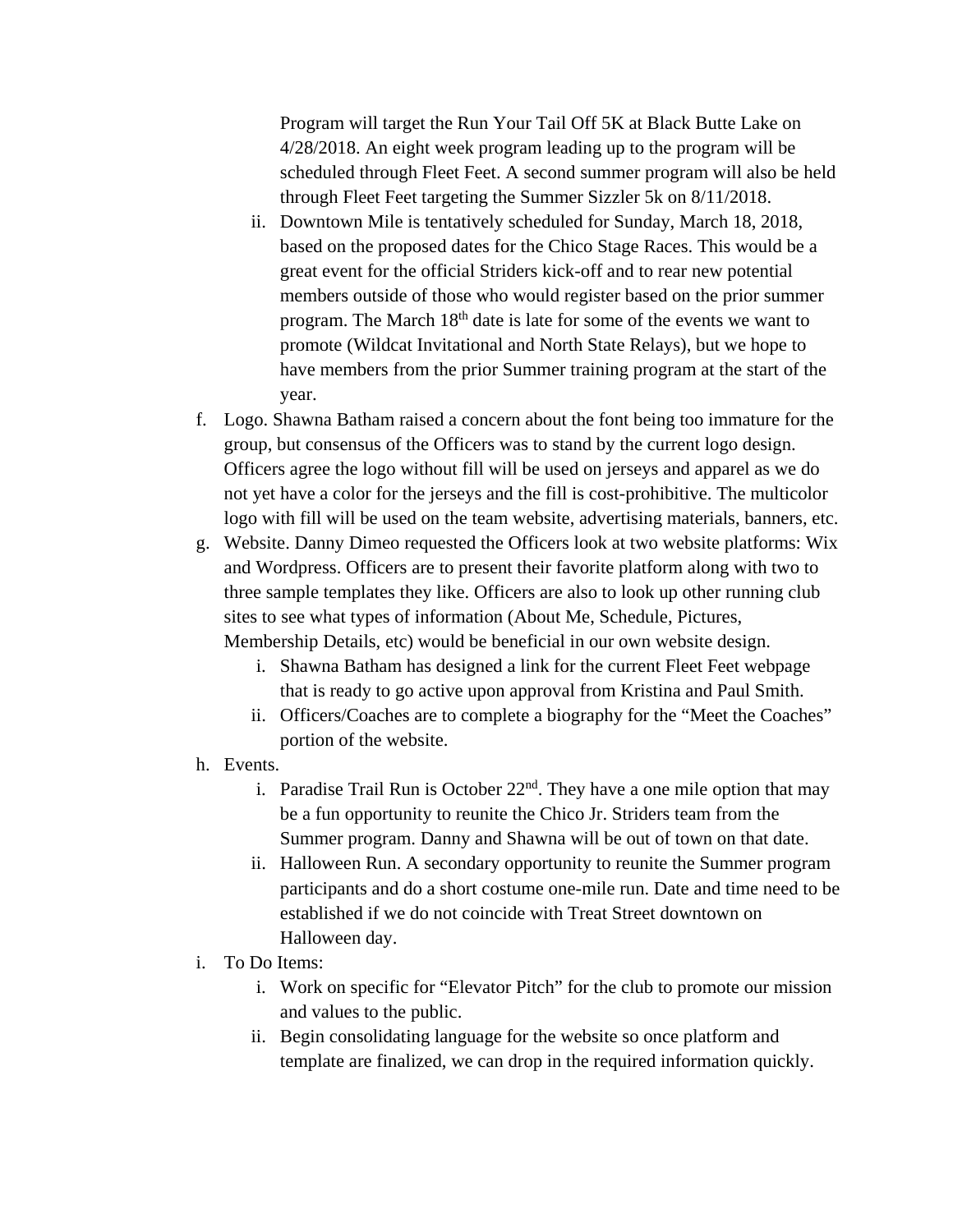- **4. Next Meeting.** The next meeting will be held on October 15, 2017 at 4:00 P.M. at 1524 Downing Ave. Chico, Ca
- **5. Adjournment.** The meeting was adjourned on September 24, 2018 at 5:00 P.M.

The foregoing minutes are respectfully submitted by:

Kirsten L. Starmer, Secretary of the Meeting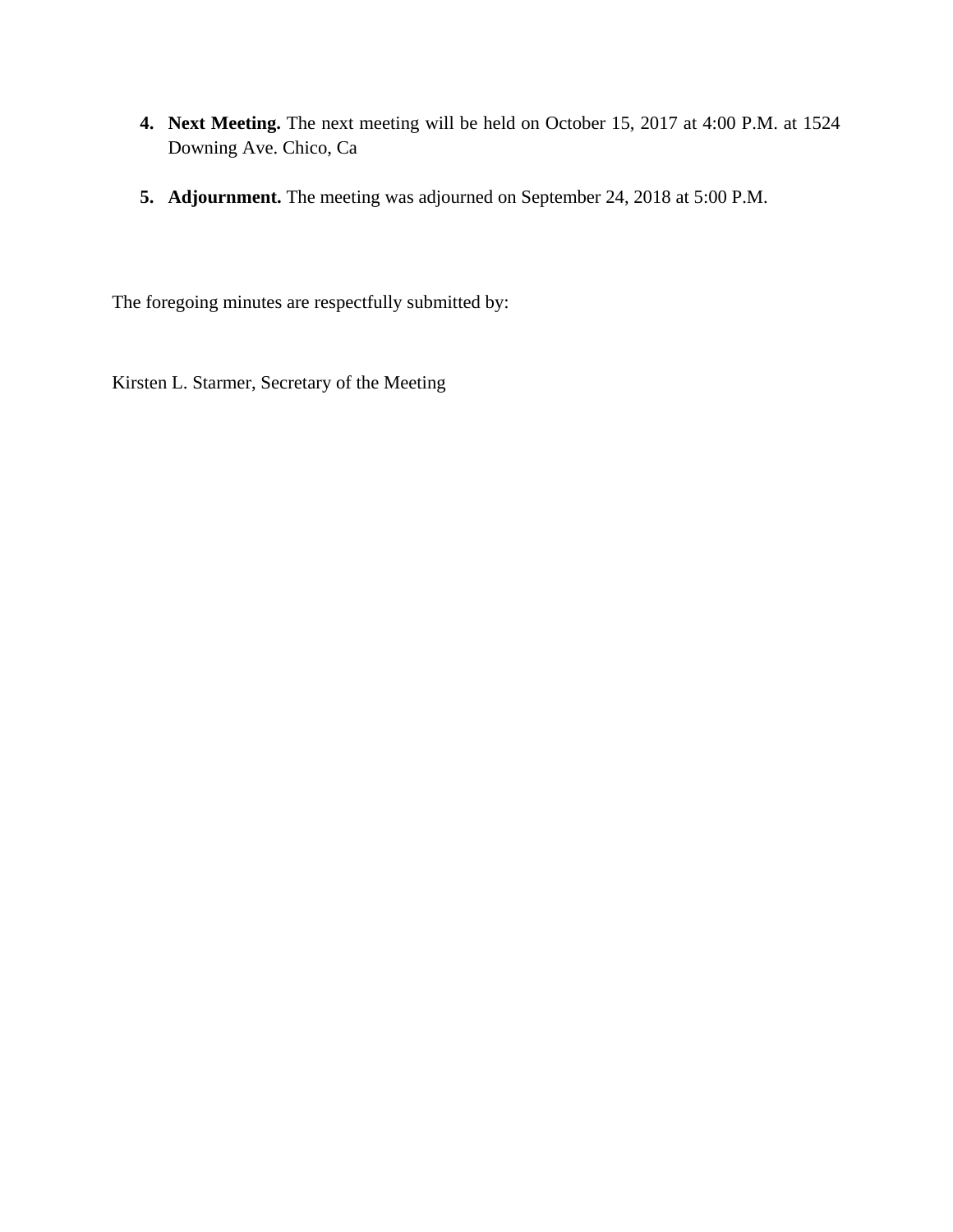## **Chico Striders**

Meeting Minutes

Held on January 7, 2018 4:00 PM

Chico, CA

- 1. **Time and Place.** The committee held a meeting for the Chico Jr. Striders at 3:00 PM at 1524 Downing Ave. Chico, CA.
- 2. **Attendance:** Shawna Batham, Daniel Dimeo, Alex Duenas, Kirsten Starmer
- 3. **Discussion Topics.**
	- a. Daniel Dimeo announced that a fundraiser developed and managed by Shawna Batham had been selected as the Second Quarter fundraiser for Interwest Insurance's Chico location. This would be an excellent community service/activism activity to include the Striders in. Proposed having a "Back to School Night" to distribute backpacks. Striders can take part in assembling the backpacks and planning the event.
	- b. Danny Dimeo unveiled the banner that Stott Outdoor donated.
	- c. Shawna confirmed that the DBA Chico Striders is now official and has been run in the Enterprise Record. The announcement runs once a week for four weeks, at which point the Enterprise Records will mail a certified copy as evidence the ad has run. We will need to re-publish if we ever choose to change the name or address. The DBA must be re-filed with the county every five years.
	- d. Official mailing address for the club is:

1692 Mangrove Ave. #201 Chico, CA 95926

Shawna will maintain the key for the PO Box. Anything sent to the box must be addressed to Chico Striders or Chico Track Club. Can send to these entities "In Care Of" if needs to be directed to a specific individual.

- e. Club bank account is in the process of being set up and finalized. They have requested a copy of todays meeting minutes. Shawna and Danny will both sign on the account as official representatives. Shawna has created an excel spreadsheet to track all expenses. Opening balance is \$1,002.11 in monies left over from the prior Chico Track Club account.
- f. Training Schedules and 2018 Events. Agreed we would not be participating in any USATF Track and Field events this spring. Our next program through Fleet Feet will launch on Saturday March 17, 2018 with the target race, Growing Healthy Kids 5K on May 12, 2018.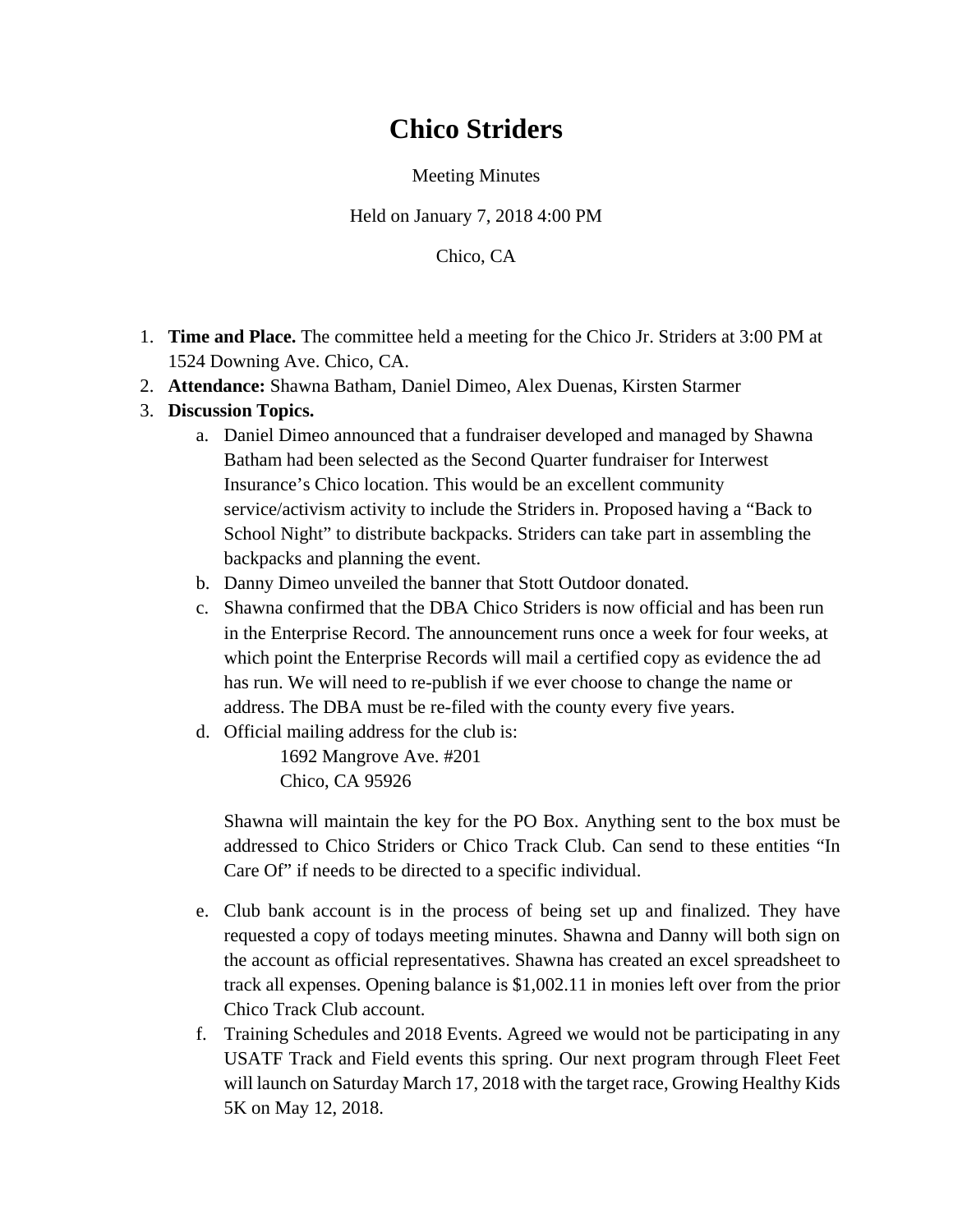Potential Additional Races

Sunday March 18, 2018- Downtown Mile- We will encourage Strider Participation in this event and use it as their first timed mile of the program.

Sunday April 8, 2018- Trail Less Traveled- Agreed this may be an event that a few cross country runners may wish to attend, but to close to kick-off and will not be viewed as an official strider event. Under the Sun has extended a discount code for the race, so any Strider that wants to participate will be given the code.

May 5, 2018 -Lords Gym Mud Run, Oroville- Alex will likely be leading a training program for this event through the parole office. Would be a fun run for the Striders.

- g. Club Age Range. The club will allow members seven and up at this time. Fleet Feet may run a mini Strider program for younger ages during the summer months.
- h. Coaches Availability for Spring Season:

Kirsten on vacation February 16-23rd.

Matt will occasionally be on call for the county and cannot be solo at practices. Matt will be out of town March 30- April 1.

Alex will be coaching a youth team for the Lords Gym Mud Run through the parole dept. Dated TBD.

Shawna out of town March 24-April 1, 2017.

\*Determined Tuesday and Saturday will be practice/program days for the Striders Training through Fleet feet.

- i. All coaches will need to complete a LiveScan. USATF requires a LiveScan and full background check on all coaches. While we are currently holding off on USATF registration (\$100.00 per years) until we are at a point where we will be competing, still believe the LiveScan should be completed for each coach. Fleet Feet will also be holding a CPR certification course at 6:00 on February 16, 2018. Any coach who is available should attend.
- j. Parent Info night to be held prior to the Fleet Feet kick-off to officially launch the club and deliver information to the parents. Meeting will be held at Fleet Feet at 6:00 on February 15, 2018, pending final approval from Fleet Feet. The committee will meet on February 11, 2018 at 3:00 to go over materials and goals for info session.
- k. We will be holding our next official meeting on January 21, 2018 at 3:00. Items to be completed/addressed for meeting:
	- i. Bank account finalized
	- ii. Paypal account and link for Chicostriders.com for registration/donations
	- iii. Donation Page for website
	- iv. Fleet feet Training link available on Fleet Feet Website
	- v. Registration Fee: \$100.00 with description of included items.
		- 1. Jersey, Clinics, fun runs, volunteer activities